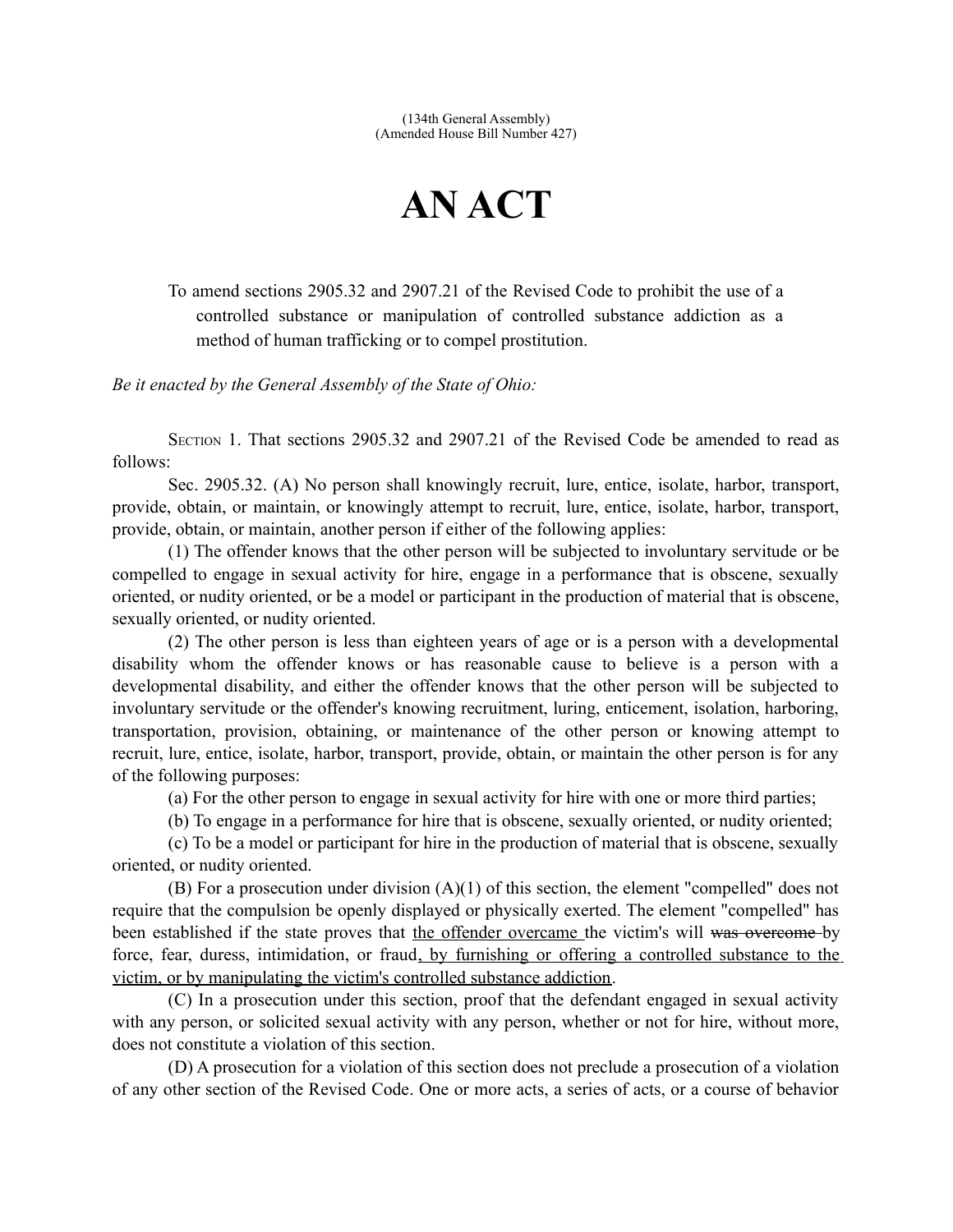that can be prosecuted under this section or any other section of the Revised Code may be prosecuted under this section, the other section of the Revised Code, or both sections. However, if an offender is convicted of or pleads guilty to a violation of this section and also is convicted of or pleads guilty to a violation of section 2907.21 of the Revised Code based on the same conduct involving the same victim that was the basis of the violation of this section, or is convicted of or pleads guilty to any other violation of Chapter 2907. of the Revised Code based on the same conduct involving the same victim that was the basis of the violation of this section, the two offenses are allied offenses of similar import under section 2941.25 of the Revised Code.

(E) Whoever violates this section is guilty of trafficking in persons, a felony of the first degree. For a violation committed prior to March 22, 2019, notwithstanding the range of definite terms set forth in division (A)(1)(b) of section 2929.14 of the Revised Code, the court shall sentence the offender to a definite prison term of ten, eleven, twelve, thirteen, fourteen, or fifteen years. For a violation committed on or after March 22, 2019, notwithstanding the range of minimum terms set forth in division  $(A)(1)(a)$  of section 2929.14 of the Revised Code, the court shall sentence the offender to an indefinite prison term pursuant to that division, with a minimum term under that sentence of ten, eleven, twelve, thirteen, fourteen, or fifteen years.

(F) As used in this section:

(1) "Person with a developmental disability" means a person whose ability to resist or consent to an act is substantially impaired because of a mental or physical condition or because of advanced age.

(2) "Sexual activity for hire," "performance for hire," and "model or participant for hire" mean an implicit or explicit agreement to provide sexual activity, engage in an obscene, sexually oriented, or nudity oriented performance, or be a model or participant in the production of obscene, sexually oriented, or nudity oriented material, whichever is applicable, in exchange for anything of value paid to any of the following:

(a) The person engaging in such sexual activity, performance, or modeling or participation;

(b) Any person who recruits, lures, entices, isolates, harbors, transports, provides, obtains, or maintains, or attempts to recruit, lure, entice, isolate, harbor, transport, provide, obtain, or maintain the person described in division  $(F)(2)(a)$  of this section;

(c) Any person associated with a person described in division  $(F)(2)(a)$  or (b) of this section.

(3) "Material that is obscene, sexually oriented, or nudity oriented" and "performance that is obscene, sexually oriented, or nudity oriented" have the same meanings as in section 2929.01 of the Revised Code.

(4) "Third party" means, with respect to conduct described in division  $(A)(2)(a)$  of this section, any person other than the offender.

Sec. 2907.21. (A) No person shall knowingly do any of the following:

(1) Compel another to engage in sexual activity for hire;

(2) Induce, procure, encourage, solicit, request, or otherwise facilitate either of the following:

(a) A minor to engage in sexual activity for hire, whether or not the offender knows the age of the minor;

(b) A person the offender believes to be a minor to engage in sexual activity for hire, whether or not the person is a minor.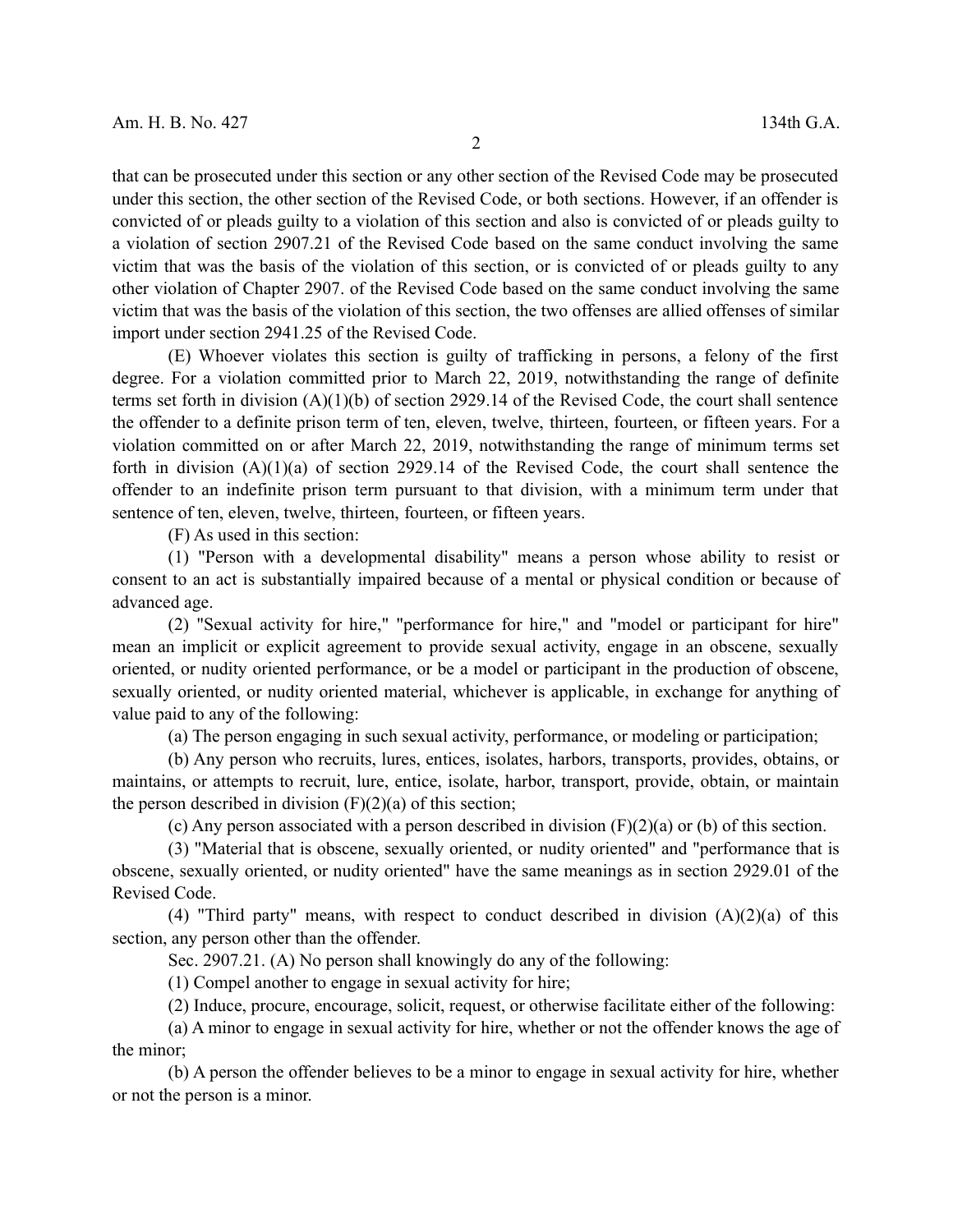(3)(a) Pay or agree to pay a minor, either directly or through the minor's agent, so that the minor will engage in sexual activity, whether or not the offender knows the age of the minor;

(b) Pay or agree to pay a person the offender believes to be a minor, either directly or through the person's agent, so that the person will engage in sexual activity, whether or not the person is a minor.

(4)(a) Pay a minor, either directly or through the minor's agent, for the minor having engaged in sexual activity pursuant to a prior agreement, whether or not the offender knows the age of the minor;

(b) Pay a person the offender believes to be a minor, either directly or through the person's agent, for the person having engaged in sexual activity pursuant to a prior agreement, whether or not the person is a minor.

(5)(a) Allow a minor to engage in sexual activity for hire if the person allowing the child to engage in sexual activity for hire is the parent, guardian, custodian, person having custody or control, or person in loco parentis of the minor;

(b) Allow a person the offender believes to be a minor to engage in sexual activity for hire if the person allowing the person to engage in sexual activity for hire is the parent, guardian, custodian, person having custody or control, or person in loco parentis of the person the offender believes to be a minor, whether or not the person is a minor.

(B) For a prosecution under division (A)(1) of this section, the element "compel" does not require that the compulsion be openly displayed or physically exerted. The element "compel" has been established if the state proves that the offender overcame the victim's will was overcome by force, fear, duress, or intimidation, by furnishing or offering a controlled substance to the victim, or by manipulating the victim's controlled substance addiction.

(C) Whoever violates this section is guilty of compelling prostitution. Except as otherwise provided in this division, compelling prostitution is a felony of the third degree. If the offender commits a violation of division (A)(1) of this section and the person compelled to engage in sexual activity for hire in violation of that division is sixteen years of age or older but less than eighteen years of age, compelling prostitution is a felony of the second degree. If the offender commits a violation of division  $(A)(1)$  of this section and the person compelled to engage in sexual activity for hire in violation of that division is less than sixteen years of age, compelling prostitution is a felony of the first degree. If the offender in any case also is convicted of or pleads guilty to a specification as described in section 2941.1422 of the Revised Code that was included in the indictment, count in the indictment, or information charging the offense, the court shall sentence the offender to a mandatory prison term as provided in division (B)(7) of section 2929.14 of the Revised Code and shall order the offender to make restitution as provided in division (B)(8) of section 2929.18 of the Revised Code.

SECTION 2. That existing sections 2905.32 and 2907.21 of the Revised Code are hereby repealed.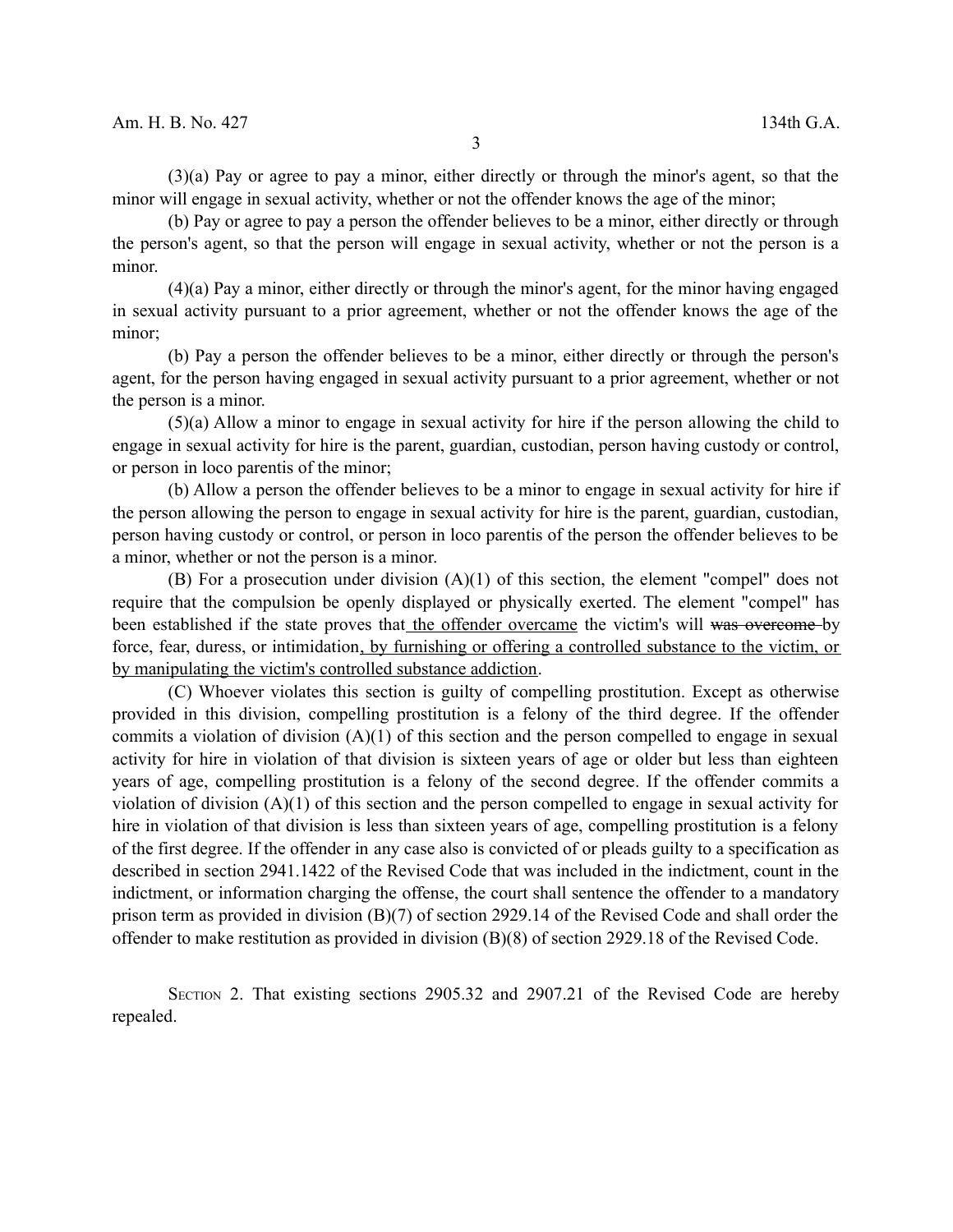*Speaker \_\_\_\_\_\_\_\_\_\_\_\_\_\_\_\_\_\_\_ of the House of Representatives.*

4

*President \_\_\_\_\_\_\_\_\_\_\_\_\_\_\_\_\_\_\_ of the Senate.*

Passed \_\_\_\_\_\_\_\_\_\_\_\_\_\_\_\_\_\_\_\_\_\_\_\_, 20\_\_\_\_

Approved \_\_\_\_\_\_\_\_\_\_\_\_\_\_\_\_\_\_\_\_\_\_\_\_, 20\_\_\_\_

*Governor.*